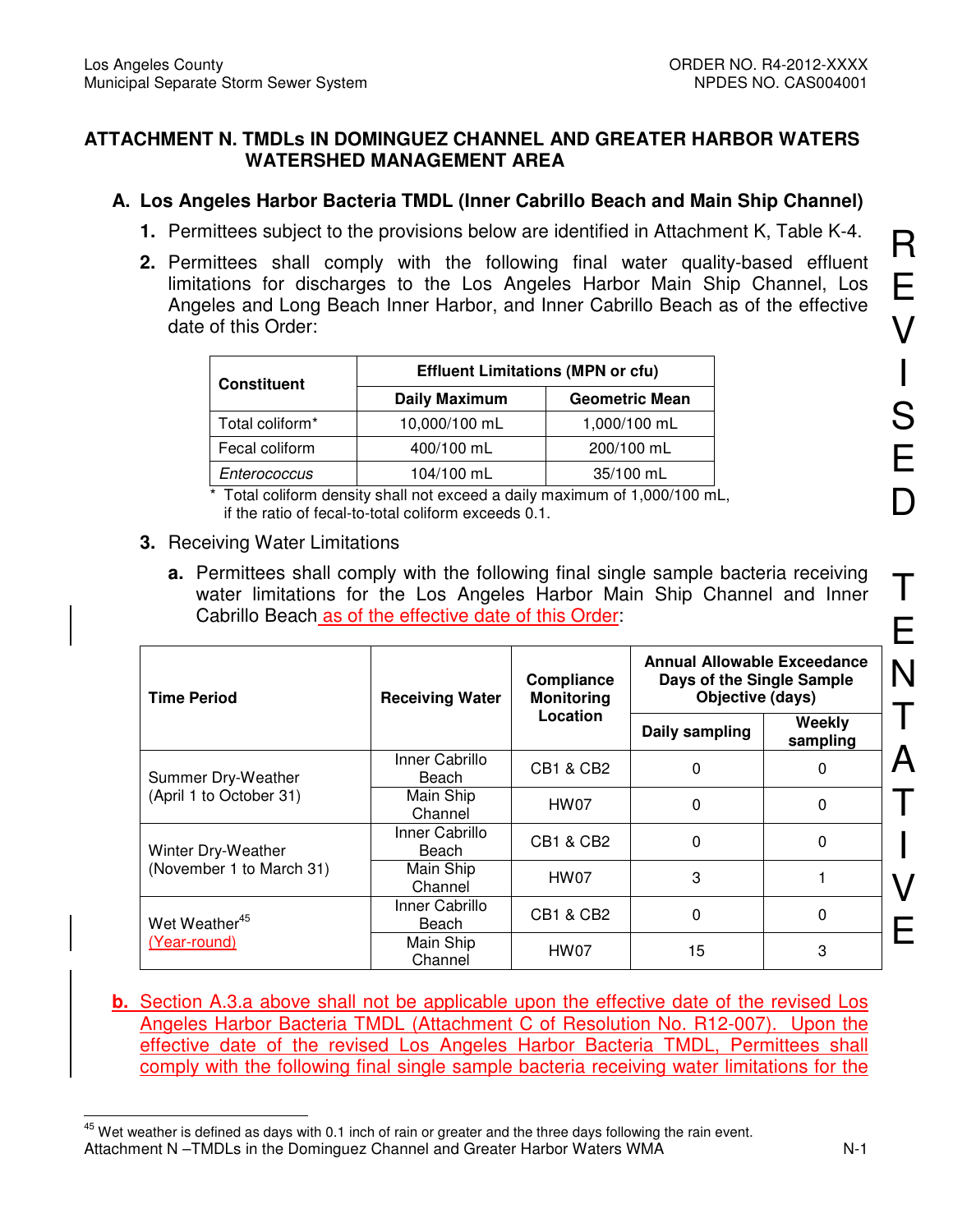#### Los Angeles Harbor Main Ship Channel and Inner Cabrillo Beach as of the effective date of the revised Los Angeles Harbor Bacteria TMDL:

| <b>Time Period</b>        | <b>Receiving Water</b>                | <b>Compliance</b><br><b>Monitoring</b> | <b>Annual Allowable Exceedance</b><br><b>Days of the Single Sample</b><br><b>Objective (days)</b> |                           |
|---------------------------|---------------------------------------|----------------------------------------|---------------------------------------------------------------------------------------------------|---------------------------|
|                           |                                       | <b>Location</b>                        | <b>Daily sampling</b>                                                                             | <b>Weekly</b><br>sampling |
| <b>Summer Dry-Weather</b> | <b>Inner Cabrillo</b><br><b>Beach</b> | <b>CB1 &amp; CB2</b>                   | $\overline{0}$                                                                                    | $\overline{0}$            |
| (April 1 to October 31)   | <b>Main Ship</b><br>Channel           | <b>HW07</b>                            | $\overline{0}$                                                                                    | $\overline{0}$            |
| <b>Winter Dry-Weather</b> | <b>Inner Cabrillo</b><br>Beach        | <b>CB1 &amp; CB2</b>                   | $\overline{0}$                                                                                    | $\overline{0}$            |
| (November 1 to March 31)  | <b>Main Ship</b><br>Channel           | <b>HW07</b>                            | $\overline{8}$                                                                                    |                           |
| Wet Weather <sup>46</sup> | <b>Inner Cabrillo</b><br><b>Beach</b> | <b>CB1 &amp; CB2</b>                   | <u>0</u>                                                                                          | <u>0</u>                  |
| (Year-round)              | <b>Main Ship</b><br>Channel           | HW07                                   | 15                                                                                                | $\overline{3}$            |

**b.c.** Permittees shall comply with the following geometric mean receiving water limitations for the Los Angeles Harbor Main Ship Channel, Los Angeles and Long Beach Inner Harbor, and Inner Cabrillo Beach as of the effective date of this Orderat all times:

| <b>Constituent</b> | <b>Geometric Mean</b> |
|--------------------|-----------------------|
| Total coliform     | 1,000 MPN/100 mL      |
| Fecal coliform     | 200 MPN/100 mL        |
| Enterococcus       | 35 MPN/100 mL         |

### **B. Machado Lake Trash TMDL**

- **1.** Permittees subject to the provisions below are identified in Attachment K, Table K-4.
- **2.** Permittees shall comply with the final water quality-based effluent limitation of zero trash discharged to Machado Lake no later than March 6, 2016, and every year thereafter.
- **3.** Permittees shall comply with interim and final water quality-based effluent limitations for trash discharged to Machado Lake, per the schedule below:

| <b>Machado Lake Trash Water Quality-Based Effluent Limitations</b> |  |
|--------------------------------------------------------------------|--|
| (gallons of uncompressed trash per year)                           |  |

|                   | <b>Baseline</b> | 3/6/2012 | 3/6/2013 | 3/6/2014 3/6/2015 |         | $13/6/2016^{48}$ |
|-------------------|-----------------|----------|----------|-------------------|---------|------------------|
| <b>Permittees</b> |                 | (80%)    | (60%)    | (40%)             | $'20\%$ | (0%)             |

 $\overline{1}$  $46$  Wet weather is defined as days with 0.1 inch of rain or greater and the three days following the rain event.

AT The Regional Water Board calculated the baseline water quality-based effluent limitations for the Permittees based on the estimated trash generation rate of 5334 gallons of uncompressed trash per square mile per year.

<sup>48</sup> Permittees shall achieve their final effluent limitation of zero trash discharge for the 2015-2016 storm year and every year thereafter.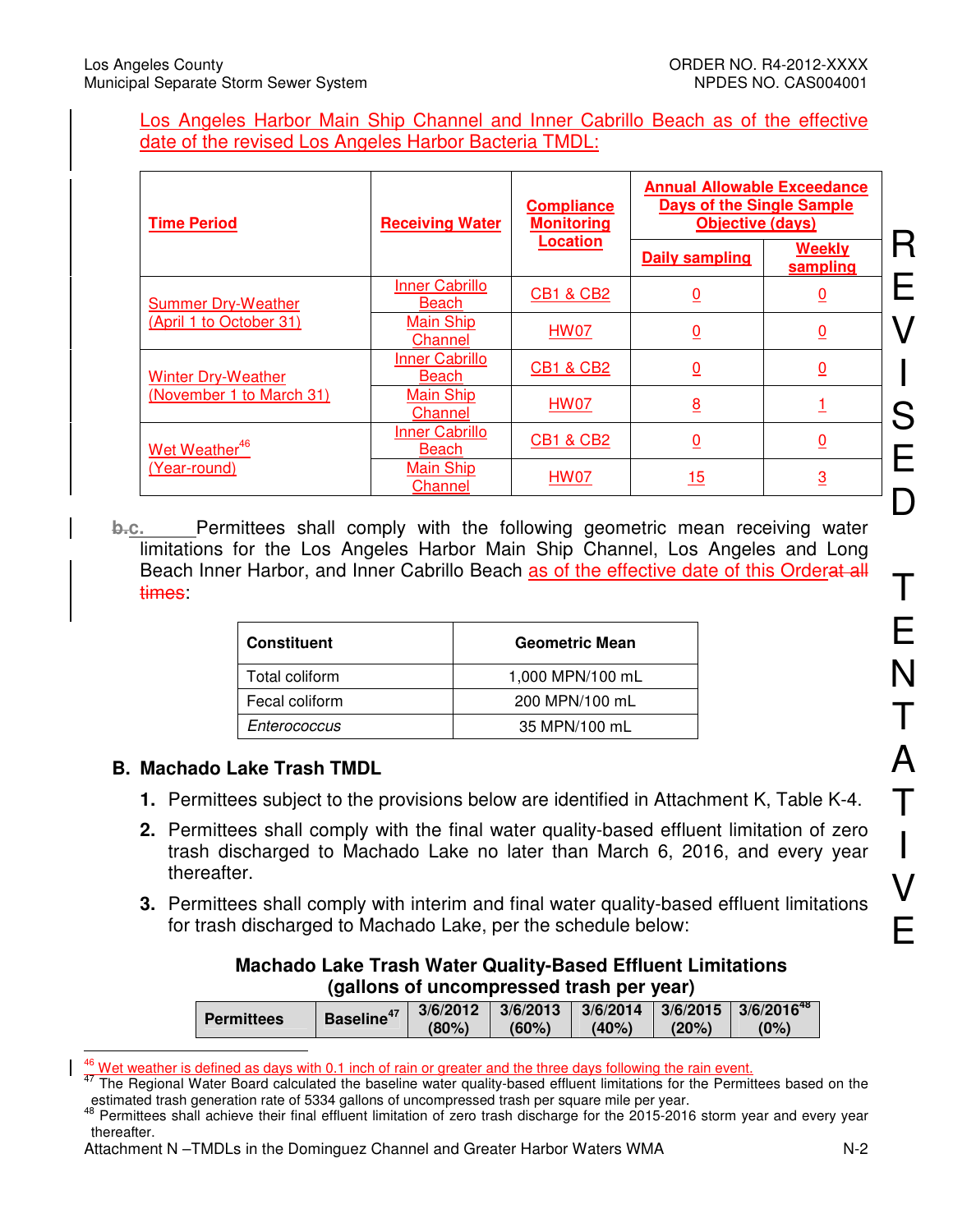|                         |       | Annual Trash Discharge (gallons/yr) |       |       |      |   |
|-------------------------|-------|-------------------------------------|-------|-------|------|---|
| Carson                  | 8141  | 6513                                | 4885  | 3257  | 1628 | 0 |
| Lomita                  | 9393  | 7514                                | 5636  | 3757  | 1879 | 0 |
| City of Los             |       |                                     |       |       |      |   |
| Angeles                 | 12331 | 9865                                | 7399  | 4932  | 2466 | 0 |
| Los Angeles             |       |                                     |       |       |      |   |
| County                  | 8304  | 6643                                | 4982  | 3322  | 1661 | 0 |
| Los Angeles             |       |                                     |       |       |      |   |
| <b>County Flood</b>     |       |                                     |       |       |      |   |
| <b>Control District</b> | 16    | 13                                  | 10    | 7     | 3    | 0 |
| Palos Verdes            |       |                                     |       |       |      |   |
| <b>Estates</b>          | 1976  | 1581                                | 1186  | 791   | 395  | 0 |
| Rancho Palos            |       |                                     |       |       |      |   |
| Verdes                  | 5227  | 4181                                | 3136  | 2091  | 1045 | 0 |
| Redondo                 |       |                                     |       |       |      |   |
| Beach                   | 18    | 15                                  | 11    | 7     | 4    | 0 |
| <b>Rolling Hills</b>    | 7004  | 5603                                | 4202  | 2801  | 1401 | 0 |
| <b>Rolling Hills</b>    |       |                                     |       |       |      |   |
| <b>Estates</b>          | 14722 | 11777                               | 8833  | 5889  | 2944 | 0 |
| Torrance                | 34809 | 27847                               | 20885 | 13924 | 6962 | 0 |

- **4.** If a Permittee opts to derive a site specific trash generation rate through its Trash Monitoring and Reporting Plan (TMRP), the baseline limitation will be calculated by multiplying the point source area(s) by the derived trash generation rate(s).
- **5.** Permittees shall comply with the interim and final water quality-based effluent limitations for trash in B.2 and B.3 above per the provisions in Part VI.E.5.

# **C. Machado Lake Nutrient TMDL**

- **1.** Permittees subject to the provisions below are identified in Attachment K, Table K-4.
- **2.** Permittees shall comply with the following interim and final water quality-based effluent limitations for discharges to Machado Lake:

|                                           | <b>Interim and Final Effluent Limitations</b>               |                                                                                  |  |  |
|-------------------------------------------|-------------------------------------------------------------|----------------------------------------------------------------------------------|--|--|
| <b>Deadline</b>                           | <b>Monthly Average</b><br><b>Total Phosphorus</b><br>(mg/L) | <b>Monthly Average</b><br><b>Total Nitrogen</b><br>$(TKN+NO3-N+NO2-N)$<br>(mg/L) |  |  |
| As of the effective date<br>of this Order | 1.25                                                        | 3.5                                                                              |  |  |
| March 11, 2014                            | 1.25                                                        | 2.45                                                                             |  |  |
| September 11, 2018                        | 0.10                                                        | 1.0                                                                              |  |  |

- **3.** Compliance Determination
	- **a.** Permittees may be deemed in compliance with the water quality-based effluent limitations by actively participating in a Lake Water Quality Management Plan (LWQMP) and attaining the receiving water limitations for Machado Lake. The City of Los Angeles has entered into a Memorandum of Agreement with the Regional Water Board to implement the LWQMP and reduce external nutrient loading to attain the following receiving water limitations:

R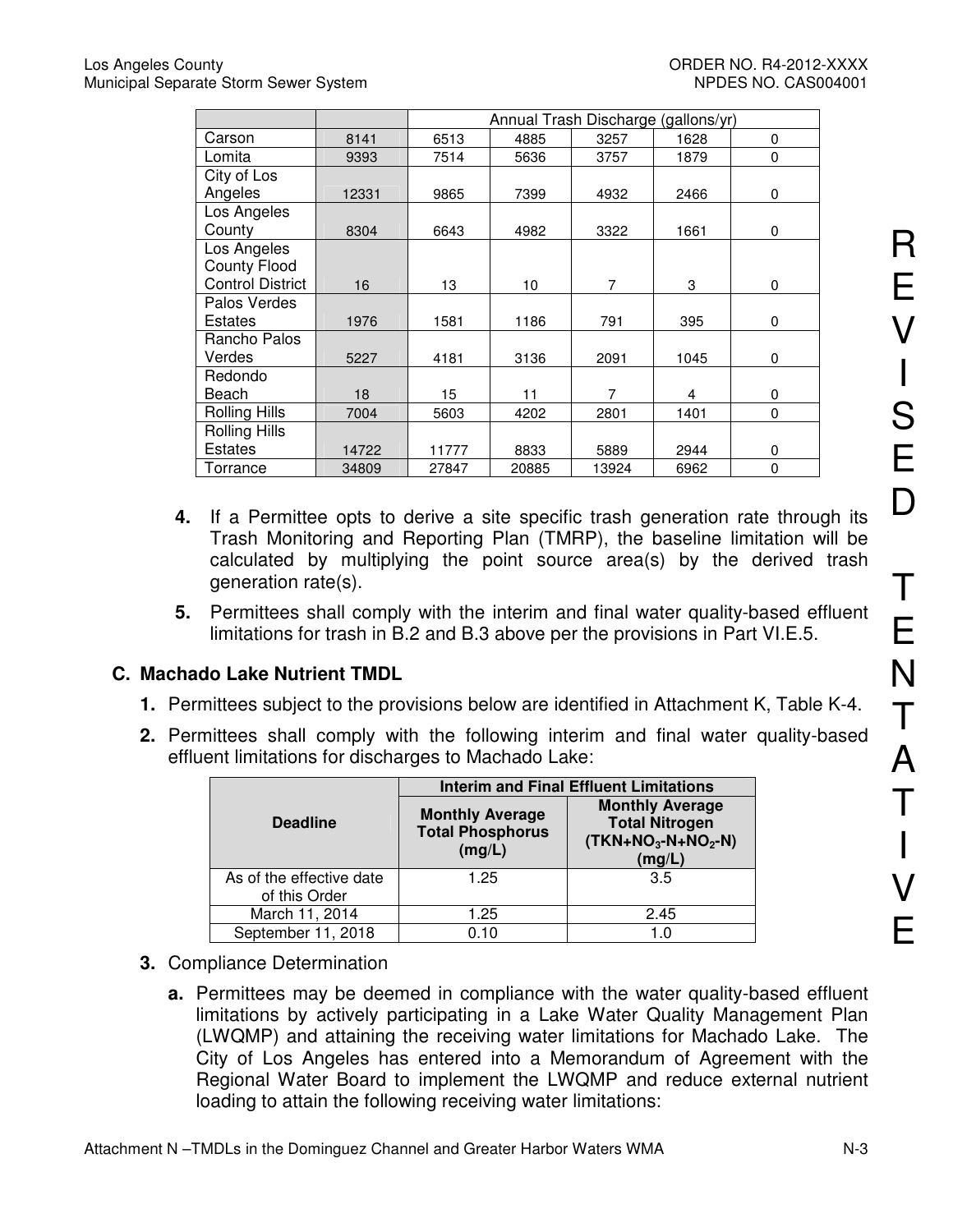|                                           |                                                             | <b>Interim and Final Receiving</b><br><b>Water Limitations</b>                   |
|-------------------------------------------|-------------------------------------------------------------|----------------------------------------------------------------------------------|
| <b>Deadline</b>                           | <b>Monthly Average</b><br><b>Total Phosphorus</b><br>(mg/L) | <b>Monthly Average</b><br><b>Total Nitrogen</b><br>$(TKN+NO3-N+NO2-N)$<br>(mg/L) |
| As of the effective date<br>of this Order | 1.25                                                        | 3.5                                                                              |
| March 11, 2014                            | 1.25                                                        | 2.45                                                                             |
| September 11, 2018                        | 0.10                                                        | 1.0                                                                              |

- **b.** Permittees may be deemed in compliance with water quality-based effluent limitations by demonstrating reduction of total nitrogen and total phosphorous on an annual mass basis measured at the storm drain outfall of the Permittee's drainage area where approved by the Regional Water Board Executive Officer based on the results of a special study by the Permittee.<sup>49</sup>
	- **i.** The County of Los Angeles submitted a special study work plan, which was approved by the Regional Water Board Executive Officer, and established the following annual mass-based water quality based effluent limitations:

|                    |                                                       | <b>Interim and Final Effluent Limitations</b>                              |
|--------------------|-------------------------------------------------------|----------------------------------------------------------------------------|
| <b>Deadline</b>    | <b>Annual Load</b><br><b>Total Phosphorus</b><br>(kg) | <b>Annual Load</b><br><b>Total Nitrogen</b><br>$(TKN+NO3-N+NO2-N)$<br>(kg) |
| March 11, 2014     | 887                                                   | 1739                                                                       |
| September 11, 2018 |                                                       | 710                                                                        |

**ii.** The City of Torrance submitted a special study work plan, which was approved by the Regional Water Board Executive Officer, and established the following annual mass-based water quality based effluent limitations:

|                    |                                                       | <b>Interim and Final Effluent Limitations</b>                              |
|--------------------|-------------------------------------------------------|----------------------------------------------------------------------------|
| <b>Deadline</b>    | <b>Annual Load</b><br><b>Total Phosphorus</b><br>(kg) | <b>Annual Load</b><br><b>Total Nitrogen</b><br>$(TKN+NO3-N+NO2-N)$<br>(kg) |
| March 11, 2014     | 3,760                                                 | 7,370                                                                      |
| September 11, 2018 | 301                                                   | 3008                                                                       |

# **D. Machado Lake Pesticides and PCBs TMDL**

- **1.** Permittees subject to the provisions below are identified in Attachment K, Table K-4.
- **2.** Permittees shall comply with the following water quality-based effluent limitations for discharges of suspended sediments to Machado Lake, applied as a 3-year average no later than September 30, 2019:

 $\overline{a}$ The annual mass-based allocation shall be equivalent to a monthly average concentration of 0.1 mg/L total phosphorus and 1.0 mg/L total nitrogen based on approved flow conditions.

Attachment N –TMDLs in the Dominguez Channel and Greater Harbor Waters WMA N-4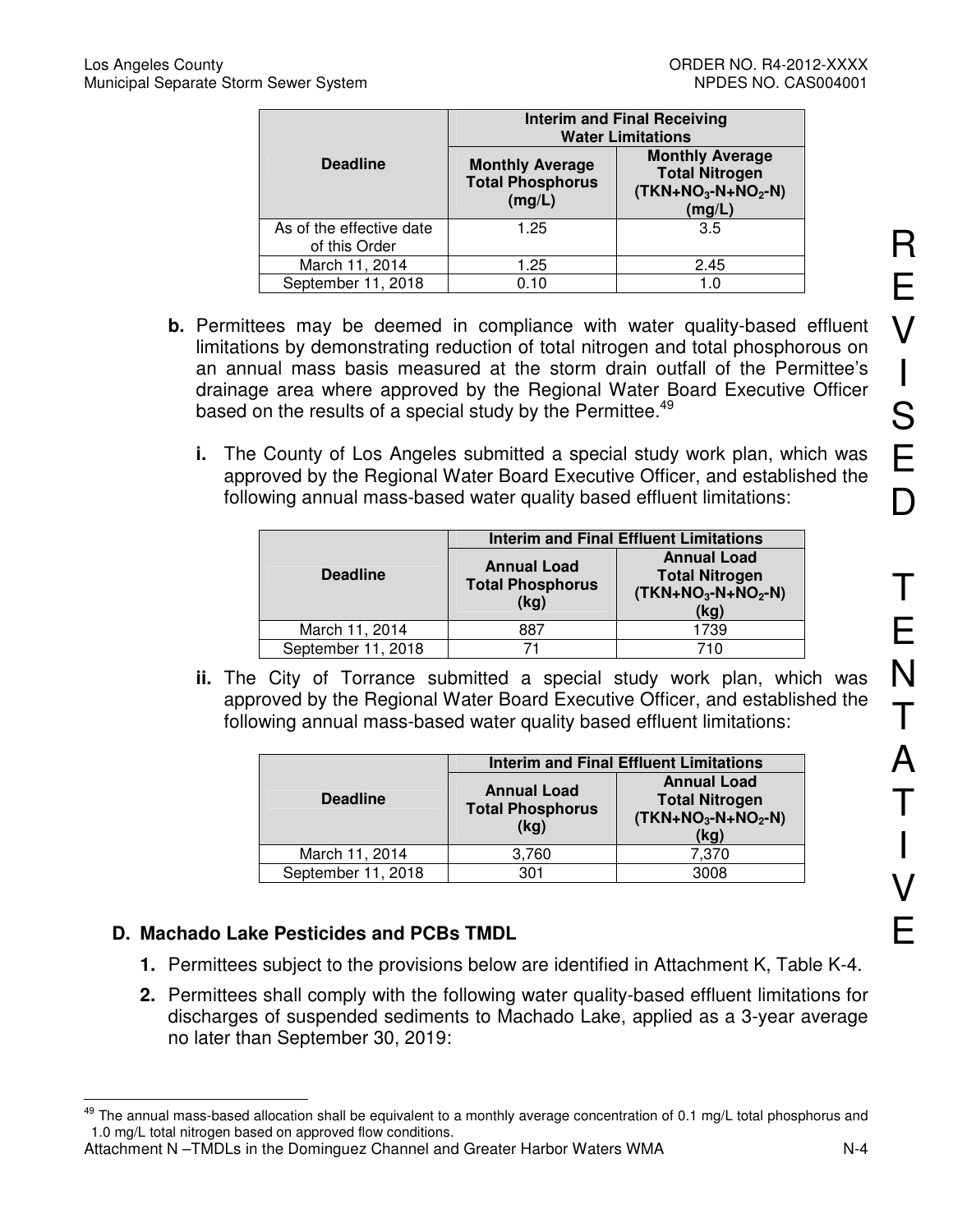| <b>Pollutant</b>    | <b>Effluent Limitations for Suspended</b><br><b>Sediment-Associated Contaminants</b><br>(µg/kg dry weight) |
|---------------------|------------------------------------------------------------------------------------------------------------|
| <b>Total PCBs</b>   | 59.8                                                                                                       |
| DDT (all congeners) | 4.16                                                                                                       |
| DDE (all congeners) | 3.16                                                                                                       |
| DDD (all congeners) | 4.88                                                                                                       |
| <b>Total DDT</b>    | 5.28                                                                                                       |
| Chlordane           | 3.24                                                                                                       |
| Dieldrin            | 1.9                                                                                                        |

### **E. Dominguez Channel and Greater Los Angeles and Long Beach Harbor Waters Toxic Pollutants TMDL**

- **1.** Permittees subject to the provisions below are identified in Attachment K, Tables K-4 and K-13.
- **2.** Permittees shall comply with the interim water quality-based effluent limitations listed below, as of the effective date of this Order:
	- **a.** Permittees shall comply with the following interim water quality-based effluent limitations for discharges to Dominguez Channel freshwater during wet weather:
		- **i.** The freshwater toxicity interim water quality-based effluent limitation is 2 TUc. The freshwater interim effluent limitation shall be implemented as a trigger requiring initiation and implementation of the TRE/TIE process as outlined in US EPA's "Understanding and Accounting for Method Variability in Whole Effluent Toxicity Applications Under the National Pollutant Discharge Elimination System Program" (2000).
		- **ii.** Permittees shall comply with the following interim metals water quality-based effluent limitations for discharges to the Dominguez Channel freshwater and Torrance Lateral during wet weather:

| <b>Metals</b>       | <b>Interim Effluent Limitation</b><br>Daily Maximum (µg/L) |
|---------------------|------------------------------------------------------------|
| <b>Total Copper</b> | 207.51                                                     |
| <b>Total Lead</b>   | 122.88                                                     |
| <b>Total Zinc</b>   | 898 87                                                     |

**b.** Permittees shall comply with the following interim concentration-based water quality-based effluent limitations for pollutant concentrations in the sediment discharged to the Dominguez Channel Estuary and Greater Los Angeles and Long Beach Harbor Waters:

|                           | <b>Interim Effluent Limitations</b><br><b>Daily Maximum</b>                      |       |       |       |       |        |
|---------------------------|----------------------------------------------------------------------------------|-------|-------|-------|-------|--------|
|                           | (mg/kg sediment)                                                                 |       |       |       |       |        |
| <b>Water Body</b>         | <b>PCBs</b><br><b>PAHs</b><br><b>Zinc</b><br><b>DDT</b><br>Lead<br><b>Copper</b> |       |       |       |       |        |
| Dominguez Channel Estuary | 220.0                                                                            | 510.0 | 789.0 | 1.727 | 31.60 | 490. ا |

R

E

V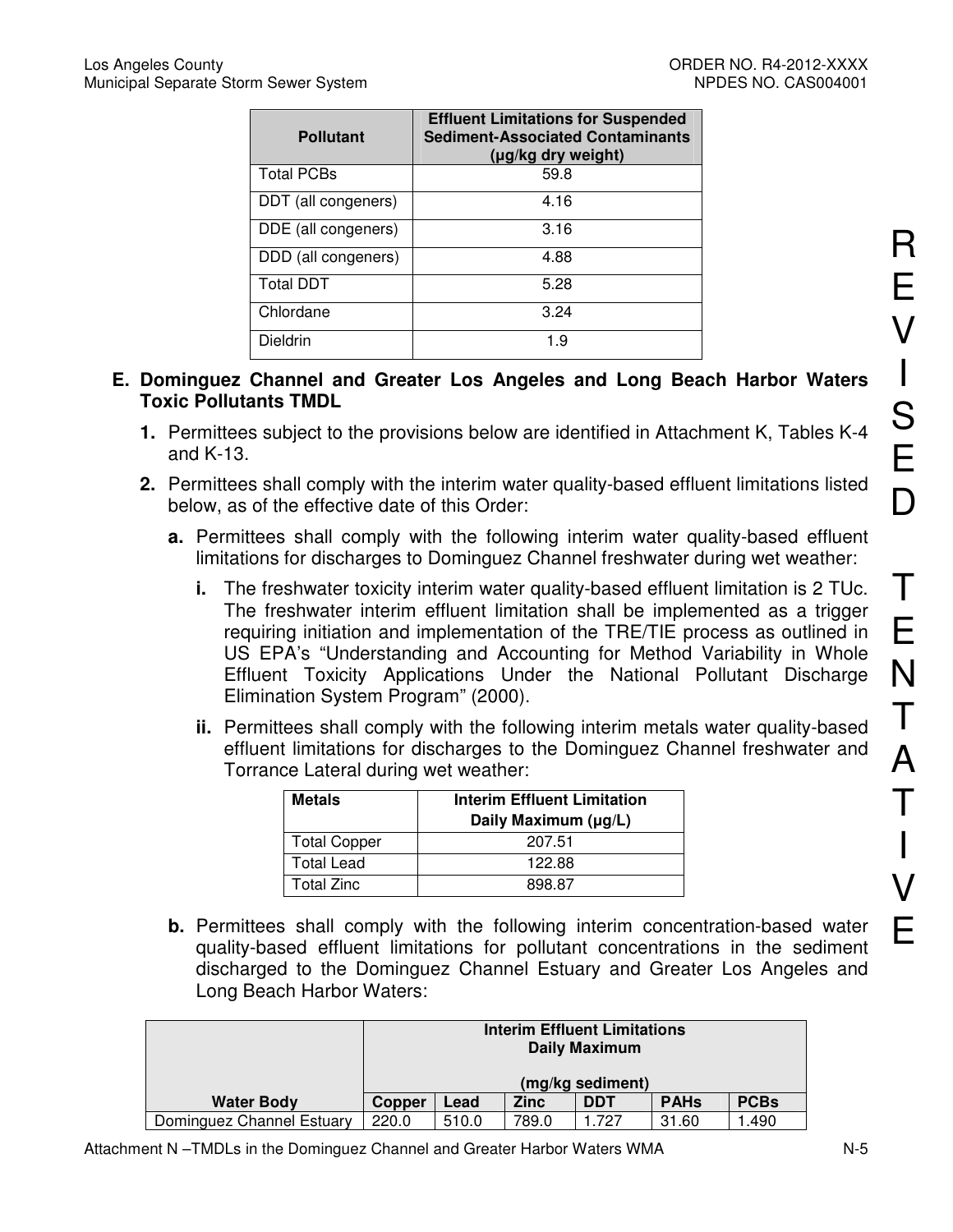| (below Vermont Avenue)     |        |        |        |       |        |       |
|----------------------------|--------|--------|--------|-------|--------|-------|
| Long Beach Inner Harbor    | 142.3  | 50.4   | 240.6  | 0.070 | 4.58   | 0.060 |
| Los Angeles Inner Harbor   | 154.1  | 145.5  | 362.0  | 0.341 | 90.30  | 2.107 |
| Long Beach Outer Harbor    |        |        |        |       |        |       |
| (inside breakwater)        | 67.3   | 46.7   | 150    | 0.075 | 4.022  | 0.248 |
| Los Angeles Outer Harbor   |        |        |        |       |        |       |
| (inside breakwater)        | 104.1  | 46.7   | 150    | 0.097 | 4.022  | 0.310 |
| Los Angeles River Estuary  | 53.0   | 46.7   | 183.5  | 0.254 | 4.36   | 0.683 |
| San Pedro Bay Near/Off     |        |        |        |       |        |       |
| Shore Zones                | 76.9   | 66.6   | 263.1  | 0.057 | 4.022  | 0.193 |
| Los Angeles Harbor -       |        |        |        |       |        |       |
| Cabrillo Marina            | 367.6  | 72.6   | 281.8  | 0.186 | 36.12  | 0.199 |
| Los Angeles Harbor -       |        |        |        |       |        |       |
| <b>Consolidated Slip</b>   | 1470.0 | 1100.0 | 1705.0 | 1.724 | 386.00 | 1.920 |
| Los Angeles Harbor - Inner |        |        |        |       |        |       |
| Cabrillo Beach Area        | 129.7  | 46.7   | 163.1  | 0.145 | 4.022  | 0.033 |
| Fish Harbor                | 558.6  | 116.5  | 430.5  | 40.5  | 2102.7 | 36.6  |

- **3.** Permittees shall comply with the final water quality-based effluent limitations as listed below no later than March 23, 2032, and every year thereafter:
	- **a.** Dominguez Channel Freshwater Wet Weather
		- **i.** Freshwater Toxicity Effluent Limitation shall not exceed the monthly median of 1 TUc.
		- **ii.** Permittees shall comply with the following final metals water quality-based effluent limitations for discharges to Dominguez Channel and all upstream reaches and tributaries of Dominguez Channel above Vermont Avenue:

| <b>Metals</b>       | <b>Water Column Mass-Based</b><br><b>Final Effluent Limitation</b><br>Daily Maximum <sup>50</sup> (g/day) |
|---------------------|-----------------------------------------------------------------------------------------------------------|
| <b>Total Copper</b> | 1,300.3                                                                                                   |
| <b>Total Lead</b>   | 5,733.7                                                                                                   |
| Total Zinc          | 9.355.5                                                                                                   |

- **b.** Torrance Lateral Freshwater and Sediment Wet Weather
	- **i.** Permittees shall comply with the following final metals water quality-based effluent limitations for discharges to the Torrance Lateral:

| Metals              | <b>Water Column</b><br><b>Effluent Limitation</b><br>Daily Maximum <sup>51</sup><br>$(unfiltered, \mu q/L)$ |
|---------------------|-------------------------------------------------------------------------------------------------------------|
| <b>Total Copper</b> |                                                                                                             |

 $\overline{a}$  $^{50}$  Effluent limitations are based on a hardness of 50 mg/L, and 90th percentile of annual flow rates (62.7 cfs) in Dominguez Channel. Recalculated mass-based effluent limitations using ambient hardness and flow rate at the time of sampling are consistent with the assumptions and requirements of the TMDL. In addition to the effluent limitations above, samples collected during flow conditions less than the 90<sup>th</sup> percentile of annual flow rates must demonstrate that the acute and chronic hardness dependent water quality criteria provided in the California Toxics Rule (CTR) are achieved.

Attachment N –TMDLs in the Dominguez Channel and Greater Harbor Waters WMA  $N-6$ <sup>51</sup> Effluent limitations are based on a hardness of 50 mg/L. Recalculated concentration-based effluent limitations using ambient hardness at the time of sampling are consistent with the assumptions and requirements of the TMDL. In addition to the effluent limitations above, samples collected during flow conditions less than the 90<sup>th</sup> percentile of annual flow rates must demonstrate that the acute and chronic hardness dependent water quality criteria provided in the CTR are achieved.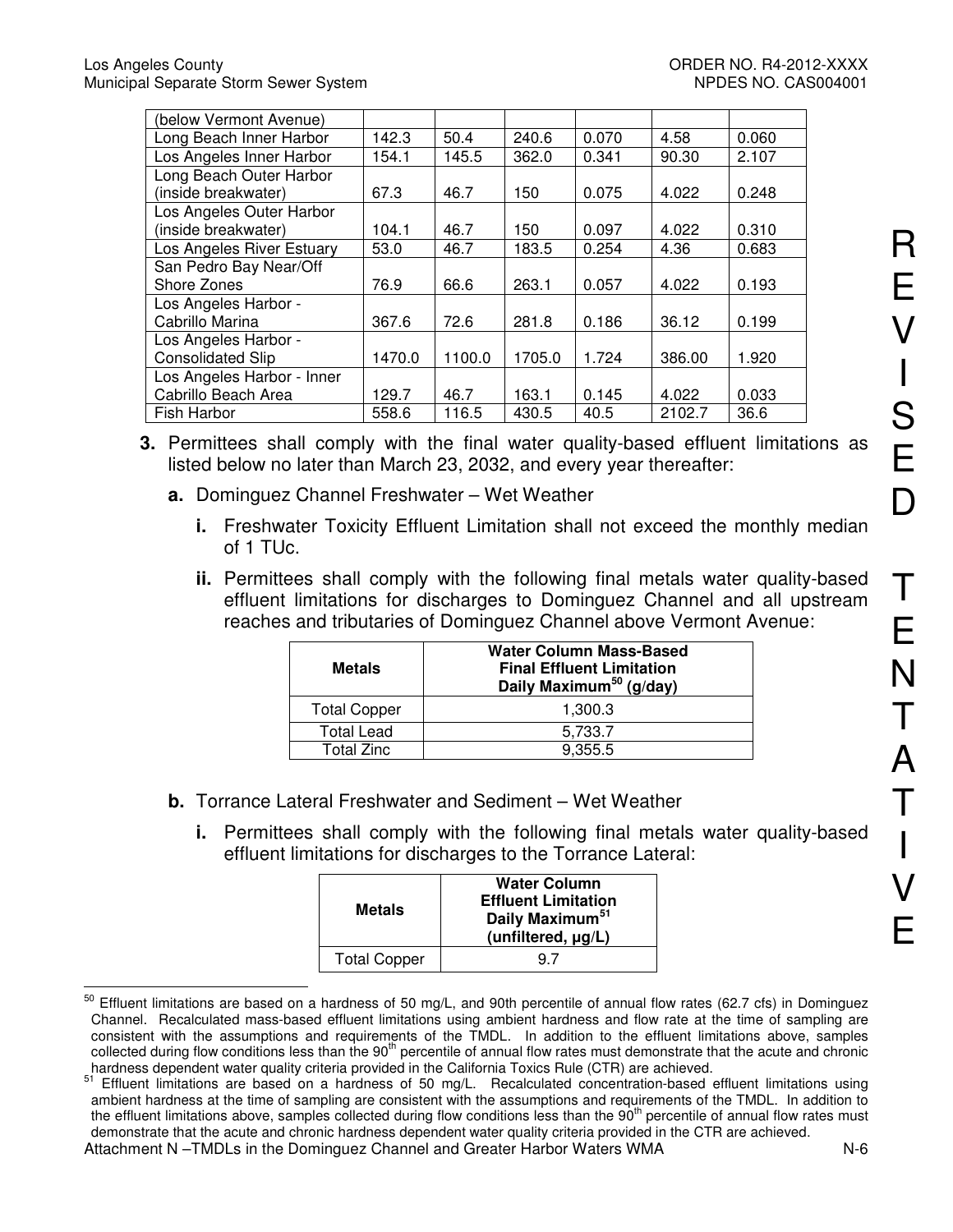| ead        |  |
|------------|--|
| Total Zinc |  |

**ii.** Permittees shall comply with the following final concentration-based water quality-based effluent limitations for pollutant concentrations in the sediment discharged to the Torrance Lateral:

| <b>Metals</b>       | <b>Concentration-Based</b><br><b>Effluent Limitation</b><br><b>Daily Maximum</b><br>(mg/kg dry) |
|---------------------|-------------------------------------------------------------------------------------------------|
| <b>Total Copper</b> | 31.6                                                                                            |
| <b>Total Lead</b>   | 35.8                                                                                            |
| <b>Total Zinc</b>   | 121                                                                                             |

- **c.** Dominguez Channel Estuary and Greater Los Angeles and Long Beach Harbor **Waters** 
	- **i.** Permittees shall comply with the following final mass-based water qualitybased effluent limitations, expressed as an annual loading of pollutants in the sediment deposited to Dominguez Channel Estuary, Los Angeles River Estuary, and the Greater Los Angeles and Long Beach Harbor Waters:

|                           | <b>Final Effluent Limitations</b><br>Annual (kg/yr) |                 |          |                      |
|---------------------------|-----------------------------------------------------|-----------------|----------|----------------------|
| <b>Water Body</b>         | <b>Total Cu</b>                                     | <b>Total Pb</b> | Total Zn | Total<br><b>PAHs</b> |
| Dominguez Channel Estuary | 22.4                                                | 54.2            | 271.8    | 0.134                |
| <b>Consolidated Slip</b>  | 2.73                                                | 3.63            | 28.7     | 0.0058               |
| Inner Harbor              | 1.7                                                 | 34.0            | 115.9    | 0.088                |
| <b>Outer Harbor</b>       | 0.91                                                | 26.1            | 81.5     | 0.105                |
| Fish Harbor (POLA)        | 0.00017                                             | 0.54            | 1.62     | 0.007                |
| Cabrillo Marina (POLA)    | 0.0196                                              | 0.289           | 0.74     | 0.00016              |
| San Pedro Bay             | 20.3                                                | 54.7            | 213.1    | 1.76                 |
| <b>LA River Estuary</b>   | 35.3                                                | 65.7            | 242.0    | 2.31                 |

**ii.** Permittees shall comply with the following final concentration-based water quality-based effluent limitations for pollutant concentrations in the sediments discharged to the Dominguez Channel Estuary, Consolidated Slip, and Fish Harbor:

| <b>Water Body</b>         | <b>Effluent Limitations</b><br><b>Daily Maximum</b><br>(mg/kg dry sediment) |          |         |  |
|---------------------------|-----------------------------------------------------------------------------|----------|---------|--|
|                           | Cadmium                                                                     | Chromium | Mercury |  |
| Dominguez Channel Estuary | 1.2                                                                         |          |         |  |
| <b>Consolidated Slip</b>  | 1.2                                                                         | 81       | 0.15    |  |
| Fish Harbor               | $- -$                                                                       |          | 0.15    |  |

Attachment N-TMDLs in the Dominguez Channel and Greater Harbor Waters WMA N-7 **d.** Permittees shall comply with the following final mass-based water quality-based effluent limitations, expressed as an annual loading of total DDT and total PCBs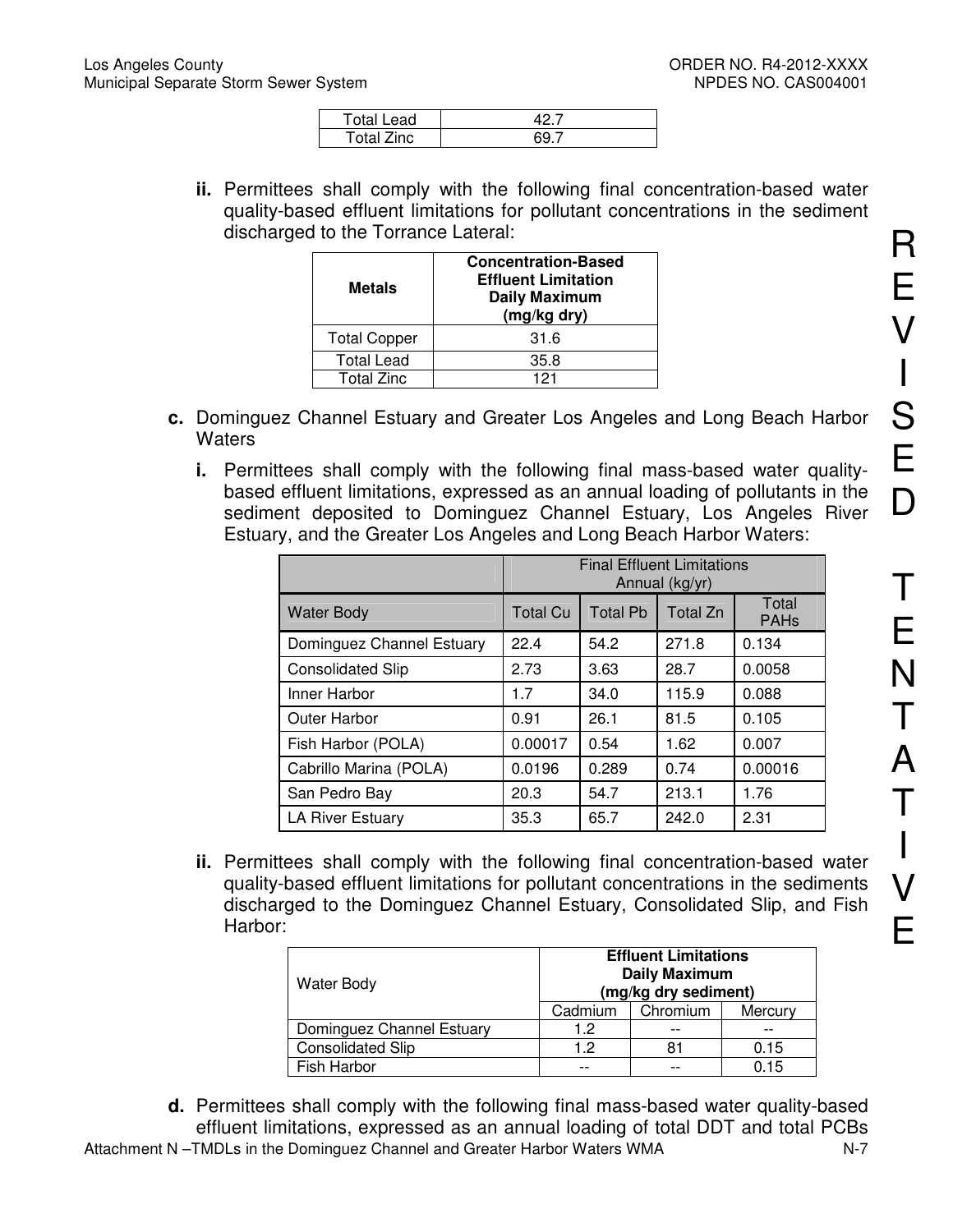in the sediment deposited to Dominguez Channel Estuary, Los Angeles River Estuary, and the Greater Los Angeles and Long Beach Harbor Waters:

|                           | <b>Final Effluent Limitations</b><br>Annual (g/yr) |          |  |
|---------------------------|----------------------------------------------------|----------|--|
| <b>Water Body</b>         | PCBs total<br><b>DDT</b> total                     |          |  |
| Dominguez Channel Estuary | 0.250                                              | 0.207    |  |
| <b>Consolidated Slip</b>  | 0.009                                              | 0.004    |  |
| Inner Harbor              | 0.051                                              | 0.059    |  |
| Outer Harbor              | 0.005                                              | 0.020    |  |
| Fish Harbor               | 0.0003                                             | 0.0019   |  |
| Cabrillo Marina           | 0.000028                                           | 0.000025 |  |
| Inner Cabrillo Beach      | 0.0001                                             | 0.0003   |  |
| San Pedro Bay             | 0.049                                              | 0.44     |  |
| <b>LA River Estuary</b>   | 0.100                                              | 0.324    |  |

- **4.** Compliance Determination
	- **a.** Permittees shall be deemed in compliance with the interim concentration-based water quality-based effluent limitations for pollutant concentrations in the sediment as listed above in part E.2.b by meeting any one of the following methods:
		- **i.** Demonstrate that the sediment quality condition of Unimpacted or Likely Unimpacted via the interpretation and integration of multiple lines of evidence as defined in the Sediment Quality Objectives (SQO) Part 1, is met; or
		- **ii.** Meet the interim water quality-based effluent limitations in bed sediment over a three-year averaging period; or
		- **iii.** Meet the interim water quality-based effluent limitations in the discharge over a three-year averaging period.
	- **b.** Permittees shall be deemed in compliance with the final fresh water metals water quality-based effluent limitations for discharges to Dominguez Channel and Torrance Lateral as listed above in parts E.3.a.ii and E.3.b.i by meeting any one of the following methods:
		- **i.** Final metals water quality-based effluent limitations are met; or
		- **ii.** CTR total metals criteria are met instream; or
		- **iii.** CTR total metals criteria are met in the discharge.
	- **c.** Permittees shall be deemed in compliance with the final water quality-based effluent limitations for pollutants in the sediment as listed above in parts E.3.c.i and E.3.c.ii by meeting any one of the following methods:
		- **i.** Final water quality-based effluent limitations for pollutants in the sediment are met; or